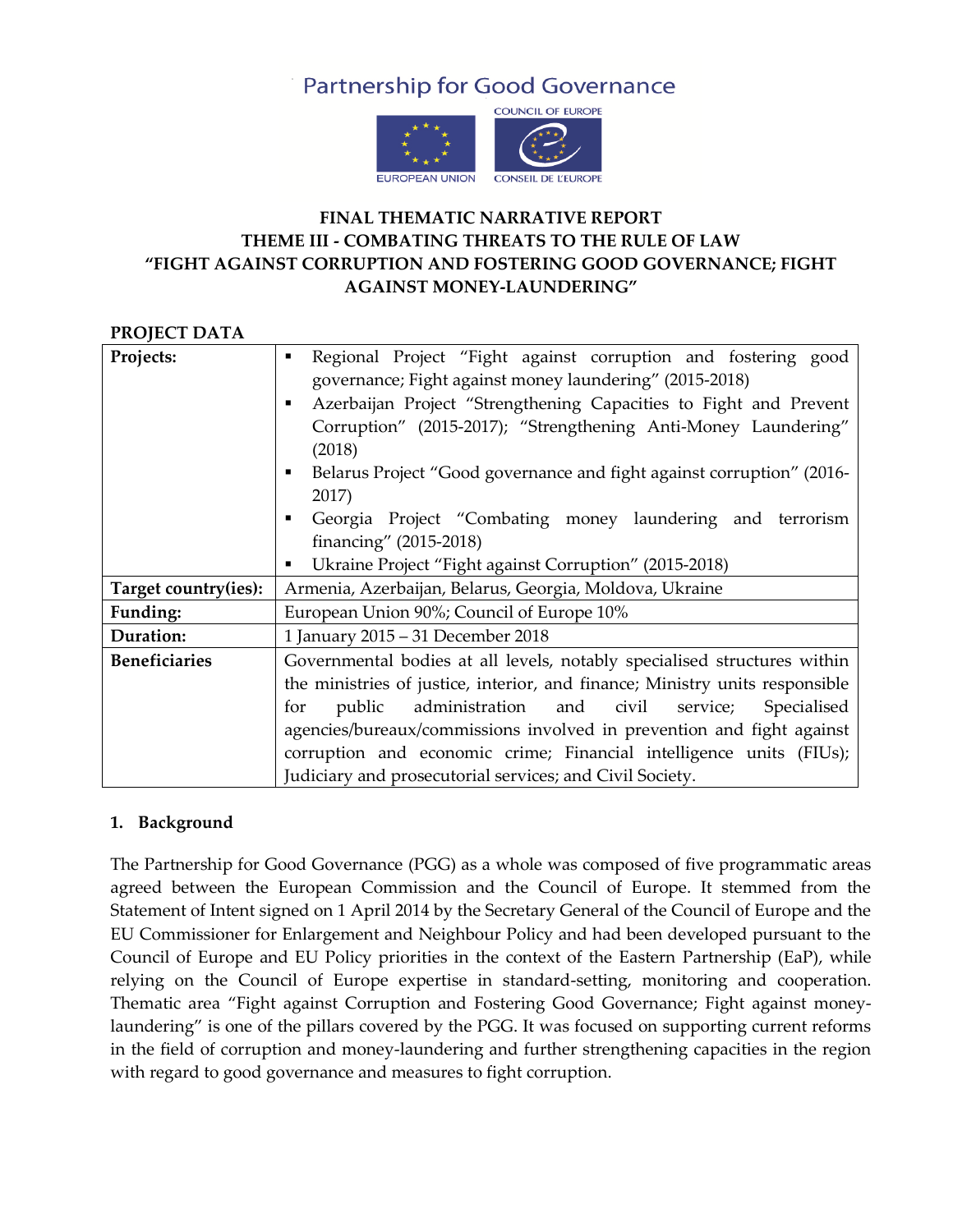## **2. Introduction**

In the area of addressing threats to the rule of law, the PGG relied on Council of Europe expertise in two areas covering respectively fight against corruption and money-laundering/terrorist financing. These included four bilateral projects in Azerbaijan, Belarus, Georgia, Ukraine and one regional project.

A decisive part of PGG actions focused on improving legislation, building capacities of national authorities and establishing sustainable structures to prevent and combat corruption and moneylaundering/terrorist financing, thus contributing to European Union 20 Deliverables for 2020 for Eastern Partnership and to the implementation of the recommendations from monitoring bodies – GRECO and MONEYVAL.

### **3. Fight against corruption, money-laundering while fostering good governance**

### **3.1 Improving anti-corruption legislative and institutional frameworks**

The PGG contributed to anti-corruption legislative reforms aiming to bring legislation closer to Council of Europe and international standards and good practices. Bilateral and regional interventions improved anti-corruption legislative and institutional frameworks in EaP countries through the provision of model legislation, expert opinions and advice on asset declarations; conflicts of interest; whistle-blower protection; integrity testing; liability of legal persons; lobbying regulation; and political party financing.

Significant reforms have been implemented through the adoption of new legislation in at least five EaP countries (Armenia, Azerbaijan, Georgia, the Republic of Moldova and Ukraine) contributing to achieving targets set up in the 20 Deliverables 2020 for EaP countries (Priority II.9). Following are some of the results in the legislative reforms:

- **Azerbaijan** introduced criminal procedure provisions for the enforcement of the liability of legal persons in 2016 and added whistleblower protection norms to its anti-corruption legislation. In 2017 the Azerbaijani authorities adopted the law on rules of conduct for the Members of Parliament, taking into account some of Council of Europe recommendations provided through the PGG project. As a follow up to the above and for the purpose of further strengthening the legislation an amended version of law was adopted in December 2018. The updated version of the law similarly takes into account the recommendations delivered by the 2nd legal opinion delivered by the Project in 2018. One of the important aspects is that a recommendation to address conflict of interest was taken on board.
- **Armenia** adopted of a package of legislative amendments regulating declaration of assets and interests, as well as legislation on whistleblowing in June 2017. The authorities have begun using the PGG produced Anti-Corruption Curriculum and Handbook in the training of civil servants', following the public administration and legislative reforms;
- **Georgia** improved its conflict of interest and asset declaration system through amending legislation regulating corruption and conflict of interest in public service in late 2015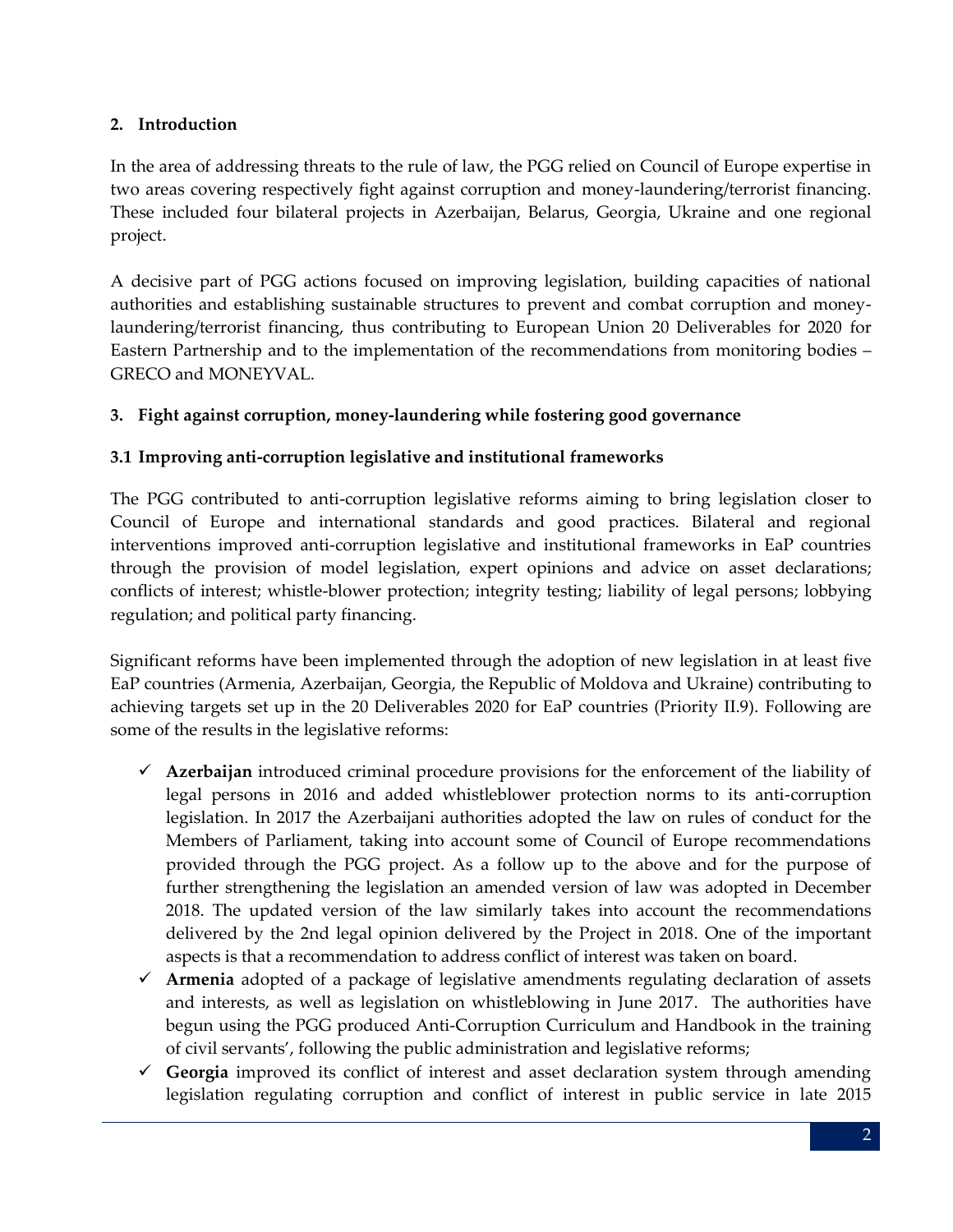[\(GrecoEval/4Rep\(2016\)3\)](https://rm.coe.int/16806dc116) following guidance received through a regional workshop and legislative toolkit on this matter.

- $\checkmark$  In the **Republic of Moldova** legislative amendments took place aiming to strengthen the framework for disclosure of financial and private interests, and that of the National Integrity Commission in 2015. The authorities addressed integrity testing concerns raised by its Constitutional Court through legislative amendments in 2016 in line with Council of Europe recommendations.
- **Ukraine's** regulatory framework concerning asset declarations, political party funding, and procedural tools to investigate and prosecute high corruption was strengthened and brought closer to applicable international standards following recommendations provided within the PGG. This was evidenced in the GRECO reports, the Second Compliance Report of the Third Round Evaluation on Ukraine [\(Greco RC-III\(2015\)22E\)](https://rm.coe.int/16806ca329) and the Fourth Evaluation Round Report [\(GrecoEval4Rep \(2016\)9\).](https://rm.coe.int/grecoeval4rep-2016-9-fourth-evaluation-round-corruption-prevention-in-/1680737207)
- **Regionally**, a legislative toolkit and guidance on regulating lobbying, enabled the legal drafters in all EaP countries to enhance their capacities in implementing Council of Europe recommendation on regulation of lobbying activities in the context of public decision making, as well as complying with GRECO recommendations during the on-going 4th Evaluation Round.

#### **3.2 Strengthening capacities to prevent and combat corruption**

Fighting corruption effectively requires a combination of preventive and enforcement measures. To this end, the joint European Union and Council of Europe actions built the capacities of national authorities to prevent corruption, on the one hand, and to investigate corruption cases, on the other. The intervention bolstered the technical and policy capacities within the public sector and administration, in particular in four EaP countries (Armenia, Azerbaijan, Georgia and Ukraine). This was achieved through a wide-range of advisory, mentoring, training and peer-to-peer exchange activities, contributing to corruption prevention as follows:

 $\checkmark$  In Azerbaijan, the Council of Europe strengthened the capacities of the Commission on Combating Corruption and the State Examination Centre to deliver ethics trainings to civil servants. The project developed comprehensive training programme and furthermore through a Training of Trainers supported the establishment of a pool of certified anticorruption and public sector ethics trainers. These trainers have delivered training to civil servants across the country. The positive assessment of the pilot training delivered by trainers attests to the sustainability of the training programme for the Azerbaijani authorities, specifically for the anti-corruption bodies. As follow-up to training activities, the Commission on Combatting Corruption developed a comprehensive training and awareness raising Action Plan for 2018, providing for a more structured approach towards the capacity development of state officials. Four academic institutions integrated in their curricula, in full or partially, the teaching methodology and materials on anti-corruption and ethics developed within the project.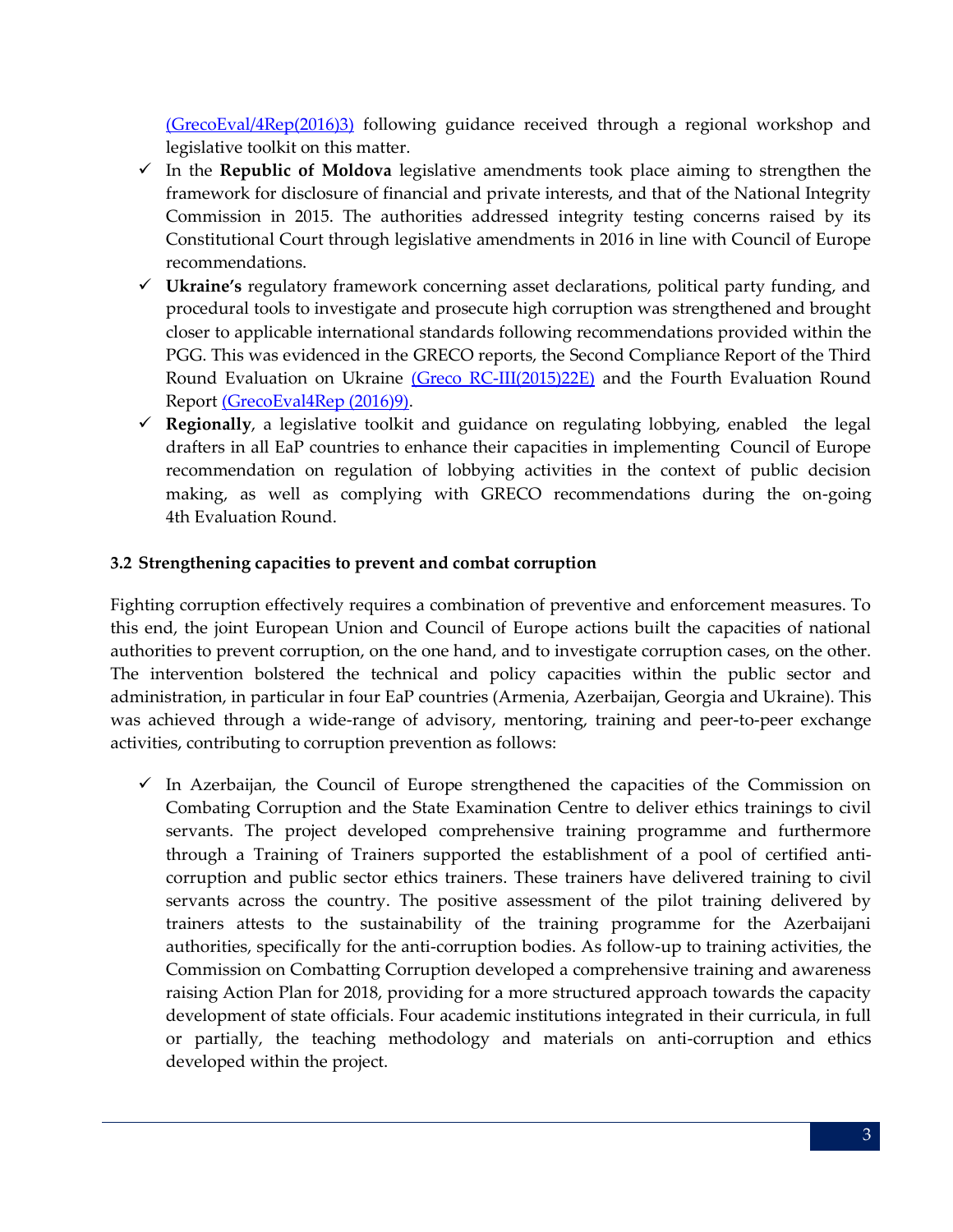- $\checkmark$  The anti-corruption policy process in Azerbaijan was supported through obtaining public input and expert advice for the development of its new anti-corruption action plan for 2016- 2018<sup>1</sup> which, once adopted, was reinforced with an electronic platform, guidelines and indicators to facilitate public sector reporting on implementation of anti-corruption measures. The action plan has been implemented at a high rate with 89% of planned activities already carried out by December 2018, partially with PGG's contribution particularly to actions on rules of ethical conduct, associated trainings, anti-corruption education and performance monitoring. In total 61 agencies actively use the indicators and the electronic platform, which facilitate the drafting and delivery of reports on anticorruption actions to the Commission on Combating Corruption.
- $\checkmark$  In Georgia the project advised on the conceptualisation of public relations activities regarding the country's anti-corruption efforts while in Armenia an anti-corruption curriculum and manual was developed for civil servants and law enforcement bodies, supporting their capacity-development.
- $\checkmark$  In Ukraine, the project recommendations and workshop discussions helped the National Agency for Corruption Prevention (NACP) to implement its key prevention jurisdictional tasks related to Corruption Risk Assessment Methodology and Methodological Recommendations on Drafting Anti-Corruption Programmes in Public Sector. Moreover, the performance monitoring toolkit supported the Agency's efforts in measuring its contribution to fight against corruption. Additionally, the Council of Europe assisted the National School of Judges of Ukraine, an institution in charge of judicial training, in devising and implementing sustainable training programmes for judges covering three areas aiming to improve judicial skills in adjudicating corruption offences and to provide specialised knowledge in anti-money laundering.

Significant efforts were made in supporting public sector institutions in evidence-based policy shaping through corruption risk assessments. By undertaking corruption risk assessments in the health sector (Armenia, Belarus, Georgia, the Republic of Moldova and Ukraine) and the public procurement sector (Armenia, Georgia, the Republic of Moldova and Ukraine) through the regional project, the participating countries identified vulnerabilities or lack of existing control mechanisms which could bring about potential corruption risks. Both assessments provided the competent authorities with recommendations to inform future policy, regulatory, and organisational reforms, and to advise on immediate measures needed to address potential risks of corruption in the two sectors. Pursuant to the recommendations, in 2018, the Georgian authorities took an important step forward in preventing corruption in the health care sector by completing the development and refining the user interface for a web-based system that enables a citizen to determine exactly what benefits are available for a particular symptom or conditions, and where the patient should go to obtain the benefit.

1

<sup>&</sup>lt;sup>1</sup> The National Action Plan on Promotion of Open Government (2016-2018) was prepared with Council of Europe assistance.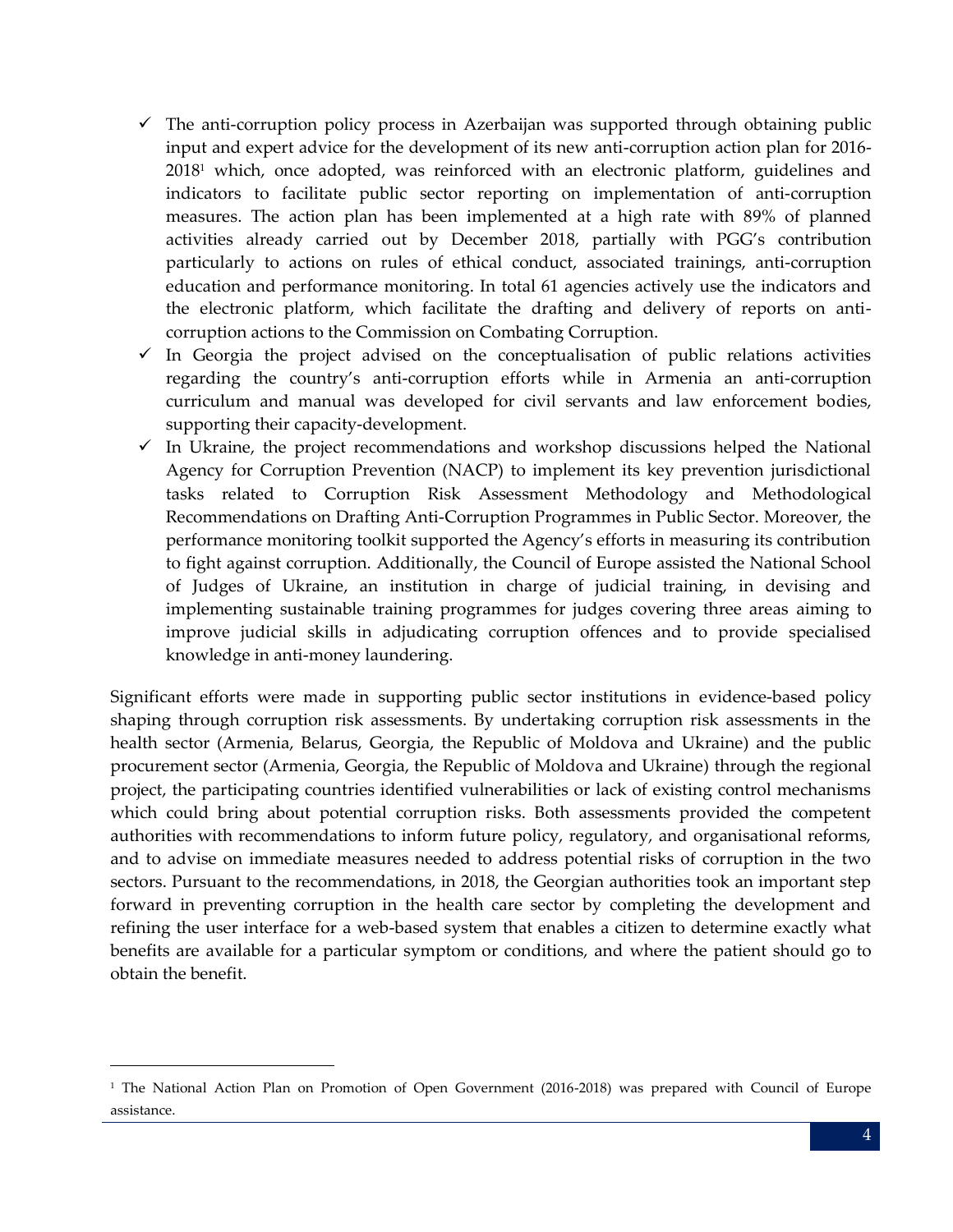Actions in Belarus fostered knowledge of public sector institutions and the General Prosecutor's Office (17 prosecutors), on how to develop standardised and sector specific preventive corruption risk assessments. The activities fostered the prosecutors' understanding of the concept and the methodologies of preventive corruption risk assessments and sectorial specificities. A risk assessment guide was provided to support public sector institutions in conducting risk assessments helping them to implement policies to address the corruption risks. The General Prosecutor's Office distributed the risk assessment guide to all regional offices for follow-up. At this stage, it is not possible to ascertain specific levels of achievement due to insufficient information. As pointed out by GRECO in its summary report on Belarus, a new anti-crime and anti-corruption programme is being prepared but it remains unclear whether preventive policies are adequately taken into account and addressed, as it was recommended in [GrecoRC1-2\(2017\)2.](https://rm.coe.int/joint-first-and-second-rounds-evaluation-summary-of-the-second-interim/168076d532)

Regarding enforcement of measures to fight corruption, law enforcement and criminal justice sector officials improved specialisation in economic crime investigations, protection of whistle-blowers, mutual legal assistance and corporate prosecutions through training activities and operational guidelines. Over 470 representatives from national prosecuting, regulatory, and law enforcement authorities from six EaP countries benefited from project training activities, both through regional and bilateral projects. IN Ukraine the project addressed the topic of asset recovery, by engaging in training activities aiming to increase the subject matter knowledge of newly recruited staff of Ukraine's Asset Recovery and Management Agency (ARMA), established in late 2016. Work on supporting the development of internal operational protocols and management tools was not possible due to European Union concerns over overlap of efforts provided within the PGG and the Technical Assistance and Information Exchange instrument of the European Commission (TAIEX), which limited the bi-lateral actions in this area.

As a result of the training delivered to prosecutors and investigators, the specialised anti-corruption bodies have made significant achievements in their investigatory and asset-recovery activities. Highlights of progress include increase in the number of corruption cases submitted to courts and assets seized by the Anti-Corruption Directorate of the General Prosecutor's Office in Azerbaijan; and a year-on-year increase in high level corruption investigations opened by the National Anti-Corruption Bureau of Ukraine (NABU), providing a good prospect for achieving a target of the European Union 20 Deliverables 2020 for EaP countries towards fully operational anti-corruption bodies. In Georgia, due to the PGG Project "Combating money laundering and terrorist financing" technical assistance in the form of trainings and guidance, the authorities have made significant progress in addressing outstanding recommendation related to corporate liability from the OECD's anti-corruption monitoring instrument.<sup>2</sup>

Responding to the significant challenges to investigation and prosecution of illicit enrichment and confiscation of illicit proceeds across the EaP region, PGG Regional project enhanced knowledge of policy-makers, and practitioners with prosecutorial and financial intelligence functions about tools

1

<sup>2</sup> OECD Istanbul Anti-Corruption Action Plan, *[Progress Update of the Fourth Round Monitoring for Georgia](https://www.oecd.org/corruption/acn/OECD-ACN-Georgia-Progress-Update-September-2017-ENG.pdf)*, Recommendation 18: Liability of Legal Persons.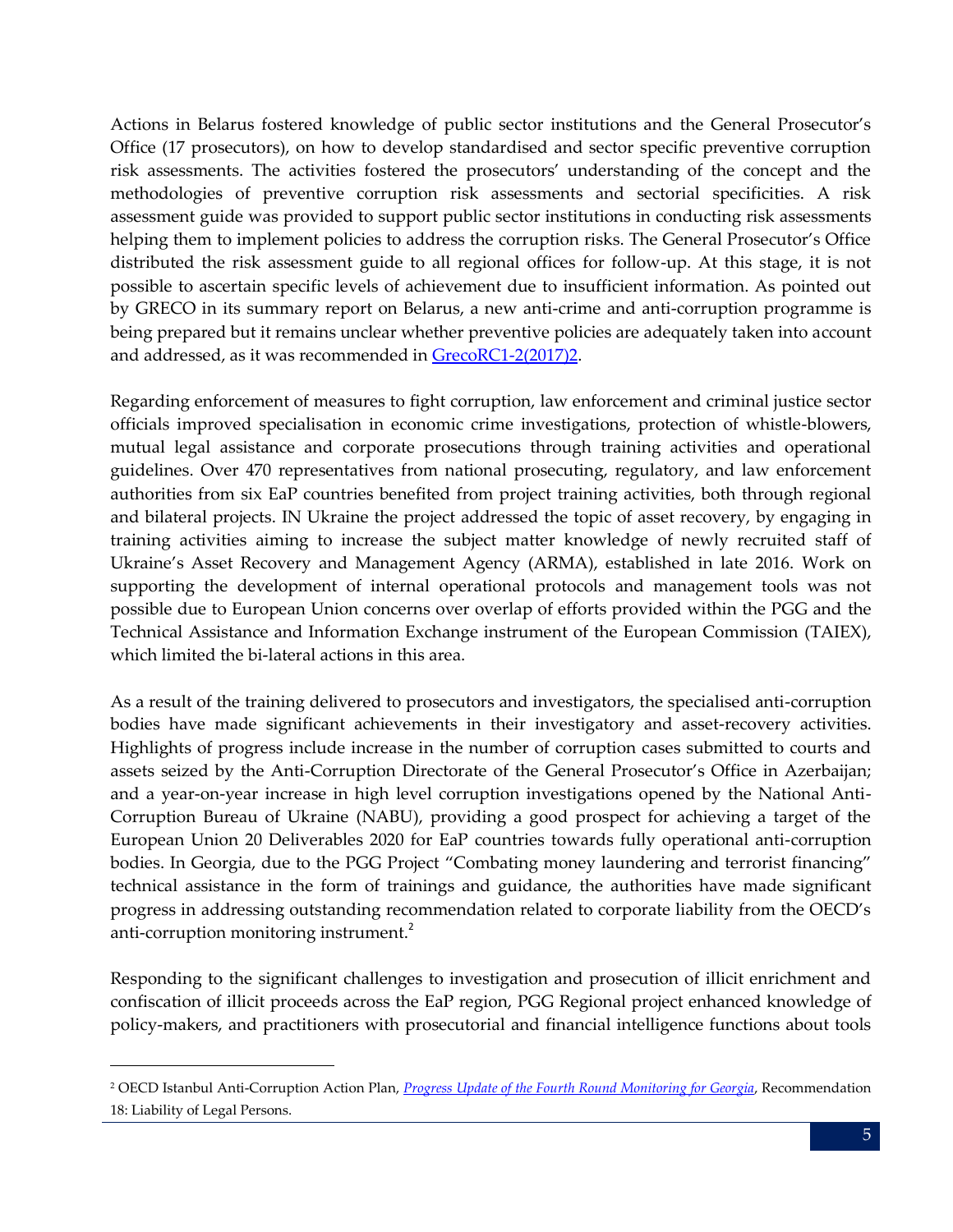to address the illicit enrichment, including criminal prosecution and eventual criminal confiscation of assets, civil proceedings to freeze and forfeit illicit gains, and non-court mechanisms to target enrichment. Additionally, the representatives of anti-corruption bodies increased understanding about the common integrity issues and the objectives of the internal control system in order to develop practical instruments within their institutions. Furthermore, the review of Anti-Corruption Bodies' effectiveness in 2018 has generated a number of recommendations for the institutions, in addition to setting up a baseline for future programming. While change in capacities is documented, the progress towards implementation of specific recommendations and proposed solutions needs to continue to be monitored over-time to ascertain the impact of actions.

# **3.3 Developing regional capacity to combat corruption**

The regional dimension represented an important tool for regional capacity development and crossborder co-operation involving all six EaP countries. While regional activities mobilised the Council of Europe expertise on a larger scale, pilot activities enabled assistance in countries not benefiting from country-specific interventions on combatting corruption. Through the regional dimension, law enforcement and criminal justice sector officials increased their specialization in cooperating acrossborders on corruption and economic crime investigations. Simulated international investigation exercises and case clinics, coupled with presentations and panel discussions on informal and formal means of international co-operation and related challenges contributed to enhanced capacities for cross-border co-operation. In Azerbaijan, law enforcement was provided with training on practical issues regarding requests for Mutual Legal Assistance, specifically related to Asset Recovery cases. The regional activities prompted the setting up of an informal network of administrative, criminal justice, and law enforcement representatives able to cooperate in accordance with common standards.

#### **4. Strengthening measures to combat money laundering/terrorist financing**

The PGG project in Georgia and project in Azerbaijan in 2018 specifically focused on combating AML/CFT, while additional country specific actions on AML/CFT were also taken through the regional and other country projects.

With a view to reinforcing the efficiency of the fight against money laundering and terrorist financing, the PGG bi-lateral and regional projects facilitated the alignment of the relevant legal acts in Georgia, Azerbaijan and the Republic of Moldova with the FATF Recommendations, the EU  $4<sup>th</sup>$ AML Directive, the Council of Europe standards, relevant United Nations Security Council (UNSC) Resolutions and good practices in the field:

 $\checkmark$  In **Georgia**, subsequent to provision of legal opinion on Georgia's Draft Law on 'Facilitating the prevention of money laundering and terrorist financing', the authorities have strengthened the draft law's alignment with international standards by integrating proposed recommendations and addressing the gaps and shortcomings identified in the legal opinion. This is expected to enhance the legislative framework in view of the MONEYVAL 5th round assessment planned for 2019.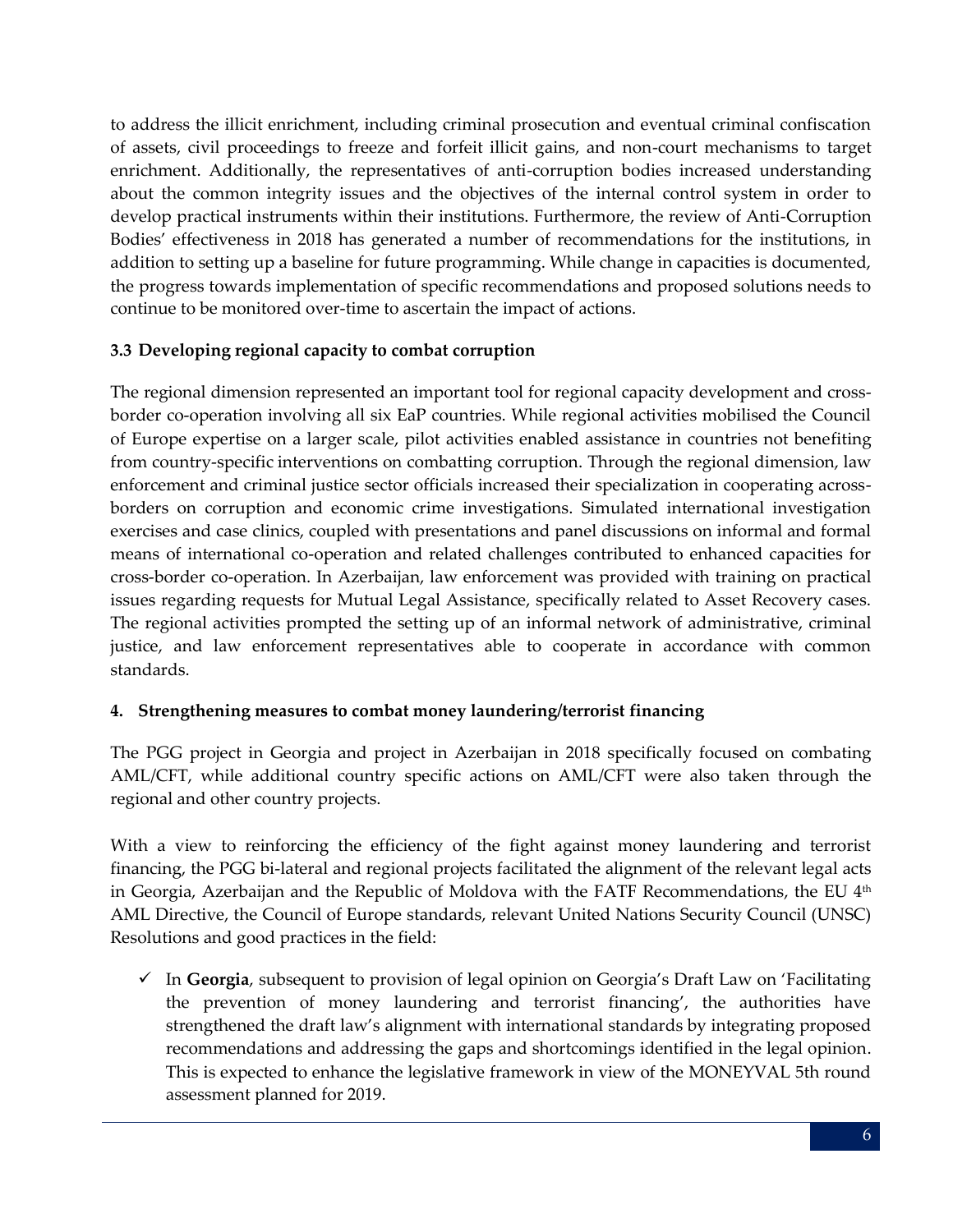- $\checkmark$  The Council of Europe also analysed the country's existing legislation concerning regulation of the non-profit sector and leasing, casinos, and gambling institutions. Recommendations were considered during the development of legislative amendments by the Georgian Revenue Service. Authorities were also provided with an outline of standards and good practices on regulating dealers in precious metals and stones (DPMS), a sector currently not regulated, and recommended solutions for Georgia.
- Progress was made in drafting **Georgia's** first Anti-Money Laundering and Countering Financing of Terrorism National Risk Assessment (NRA) with support from the PGG Project "Combatting money laundering and terrorist financing in Georgia", however further actions remain to be taken to finalise it. Quantitative and qualitative data collected on sectorial and national AML/CFT risks was reviewed and fed into the NRA report outline provided by the Project. The progress in these areas has been somewhat slow due to certain political developments, notably frequent changes of senior officials and lack of specialised competence at key institution, which affected the institutional co-ordination and protracted the finalisation of the report.
- In **Azerbaijan,** the AML/CFT Law was amended in October 2018 pursuant to recommendations provided in the legal review on the application of "Fit and Proper" standards. Most notably, the "fit and proper" requirements were extended to those who are "associates" to criminals, in relation to entities which are subject to financial monitoring. By addressing this deficiency, Azerbaijan has effectively improved its level of compliance with relevant FATF recommendation as evidenced in 2018 MONEYVAL follow-up report.
- In **Moldova,** the PGG Regional project provided recommendations to national authorities on the draft Law on Prevention and Combatting of Money Laundering and Terrorist Financing, to address MONEYVAL recommendations and international standards (FATF standards and the 4th European Union AML Directive provisions); the law was adopted in 2017.
- In **Belarus,** AML/CFT bodies were trained in national mechanisms to assess and manage Money Laundering and Terrorism Financing risks.

In the context of low level of investigations, prosecutions and convictions for money laundering and financing of terrorism in the EaP region, the PGG bi-lateral interventions in Georgia and Azerbaijan enhanced capacities of over 400 representatives of criminal justice institutions to investigate, prosecute and adjudicate money laundering and terrorist financing cases. In both countries, thematic training toolkits have been developed and made available in local languages for future continuous training purposes. Official statistics demonstrate progress in money laundering (ML) investigations.

By promoting coherent understanding and effective implementation of standards on transparency of beneficial ownership and AML/CFT supervision of non-financial sectors, the PGG regional project provided a springboard for addressing challenges common across the EaP region in a costeffective way. By participating in the International Conference on Transparency of Beneficial Ownership, senior policy makers increased their understanding on effective implementation of applicable standards and acquired knowledge on potential solutions in their countries. The event served as a guide in the development of roadmaps for effective registration of beneficial ownership